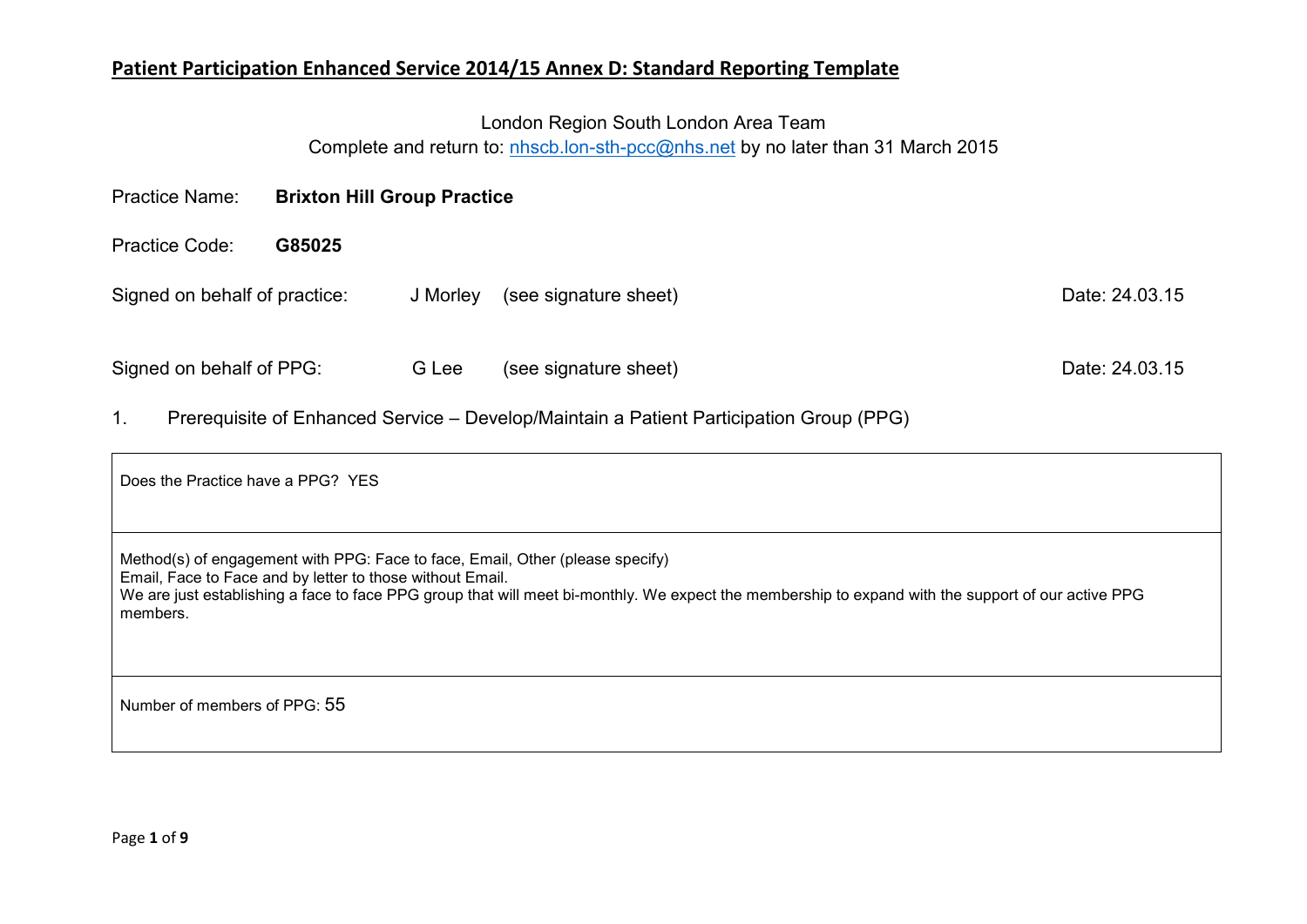| Detail the gender mix of practice population and PPG: |            |        |                                                                                                          |          | Detail of age mix of practice population and PPG: |           |        |        |        |        |        |       |  |
|-------------------------------------------------------|------------|--------|----------------------------------------------------------------------------------------------------------|----------|---------------------------------------------------|-----------|--------|--------|--------|--------|--------|-------|--|
|                                                       | %          | Male   | Female                                                                                                   | %        | ~16                                               | $17 - 24$ | 25-34  | 35-44  | 45-54  | 55-64  | 65-74  | >75   |  |
|                                                       | Practice   | 48.80% | 51.20%                                                                                                   | Practice | 15.09%                                            | 8.50%     | 31.43% | 18.02% | 14.38% | 6.77%  | 3.08%  | 2.73% |  |
|                                                       | <b>PRG</b> | 32.73% | 67.27%                                                                                                   | PRG      | 1.82%                                             | 3.64%     | 9.09%  | 20%    | 23.63% | 27.27% | 10.91% | 3.64% |  |
|                                                       |            |        |                                                                                                          |          |                                                   |           |        |        |        |        |        |       |  |
|                                                       |            |        | Detail the ethnic background of your practice population and PRG: (Ethnicity recorded that is available) |          |                                                   |           |        |        |        |        |        |       |  |

|            |                |              | White          |       | Mixed/ multiple ethnic groups |              |        |       |  |  |
|------------|----------------|--------------|----------------|-------|-------------------------------|--------------|--------|-------|--|--|
|            | <b>British</b> | <b>Irish</b> | Gypsy or Irish | Other | White &black                  | White &black | White  | Other |  |  |
|            |                |              | traveller      | white | Caribbean                     | African      | &Asian | mixed |  |  |
| Practice   | 38%            | 2%           |                | 20%   | 2%                            | 1%           | $1\%$  | 3%    |  |  |
| <b>PRG</b> | 67.26%         |              |                |       |                               | .82%         |        |       |  |  |

|            |        |           | Asian/Asian British | Black/African/Caribbean/Black British | Other          |         |           |                       |      |              |
|------------|--------|-----------|---------------------|---------------------------------------|----------------|---------|-----------|-----------------------|------|--------------|
|            | Indian | Pakistani | Bangladeshi         | Chinese                               | Other<br>Asian | African | Caribbean | Other<br><b>Black</b> | Arab | Anv<br>other |
| Practice   | 1%     | 1%        | 1%                  | 1%                                    | 1%             | 11%     | 10%       | 4%                    | 1%   | 2%           |
| <b>PRG</b> | .82%   | $.82\%$   |                     | .82%                                  |                | 3.64%   | 12.73%    | 9.09%                 |      |              |

Describe steps taken to ensure that the PPG is representative of the practice population in terms of gender, age and ethnic background and other members of the practice population:

The PPG is advertised in Reception with posters and leaflets, on the patient call board (moving message across screen) and on our website. The leaflets are translated into Spanish and Portuguese and there is a further translation option on the web site. We encourage people who report operational issues with the surgery to become members of the PPG to give them the opportunity to be involved in change and development. We involve patients who do not have email by writing to them. We display leaflets in local pharmacies. Doctors are also encouraged to discuss engagement with patients. There is on-going Patient Participation Group Recruitment.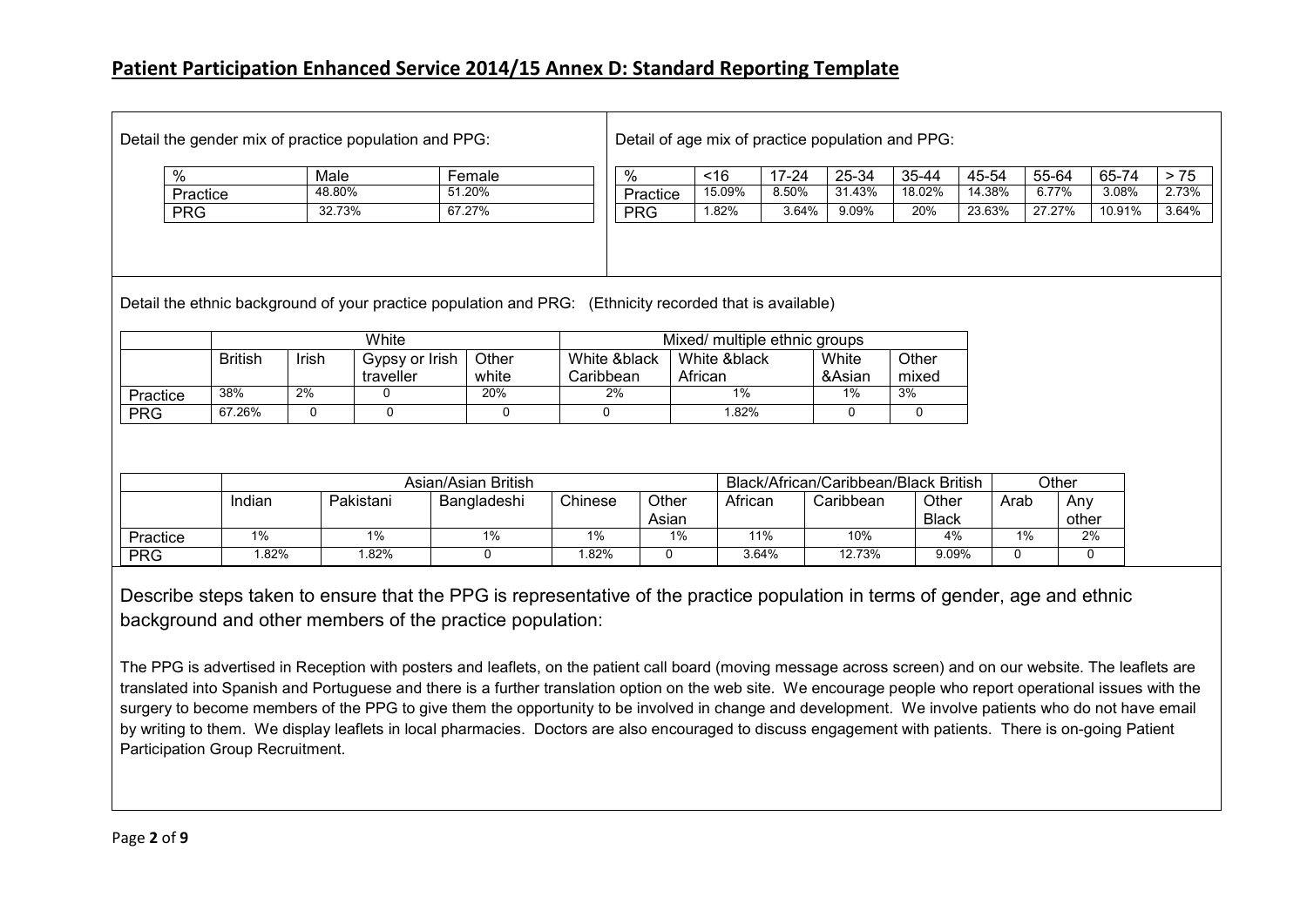Are there any specific characteristics of your practice population which means that other groups should be included in the PPG? e.g. a large student population, significant number of jobseekers, large numbers of nursing homes, or a LGBT community?

NO – highly mobile population is difficult to engage

If you have answered yes, please outline measures taken to include those specific groups and whether those measures were successful:

#### 2. Review of patient feedback

Outline the sources of feedback that were reviewed during the year:

We have asked the PPG to review the Repeat Prescribing Policy, contribute towards priorities in Quality Improvement Plan. We have provided updates on the13/14 Survey and resulting actions. Members of the group have been provided with up to date information on the Friends & Family test results, including the comments. We have highlighted the comments NHS Choices and GP National Survey Results. Some members of the group were not aware of these sources of information.

We use My Surgery Website (who provide our web-hosting) to send surveys.

How frequently were these reviewed with the PRG?

Approximately Quarterly although we are now moving towards bi-monthly face to face meetings.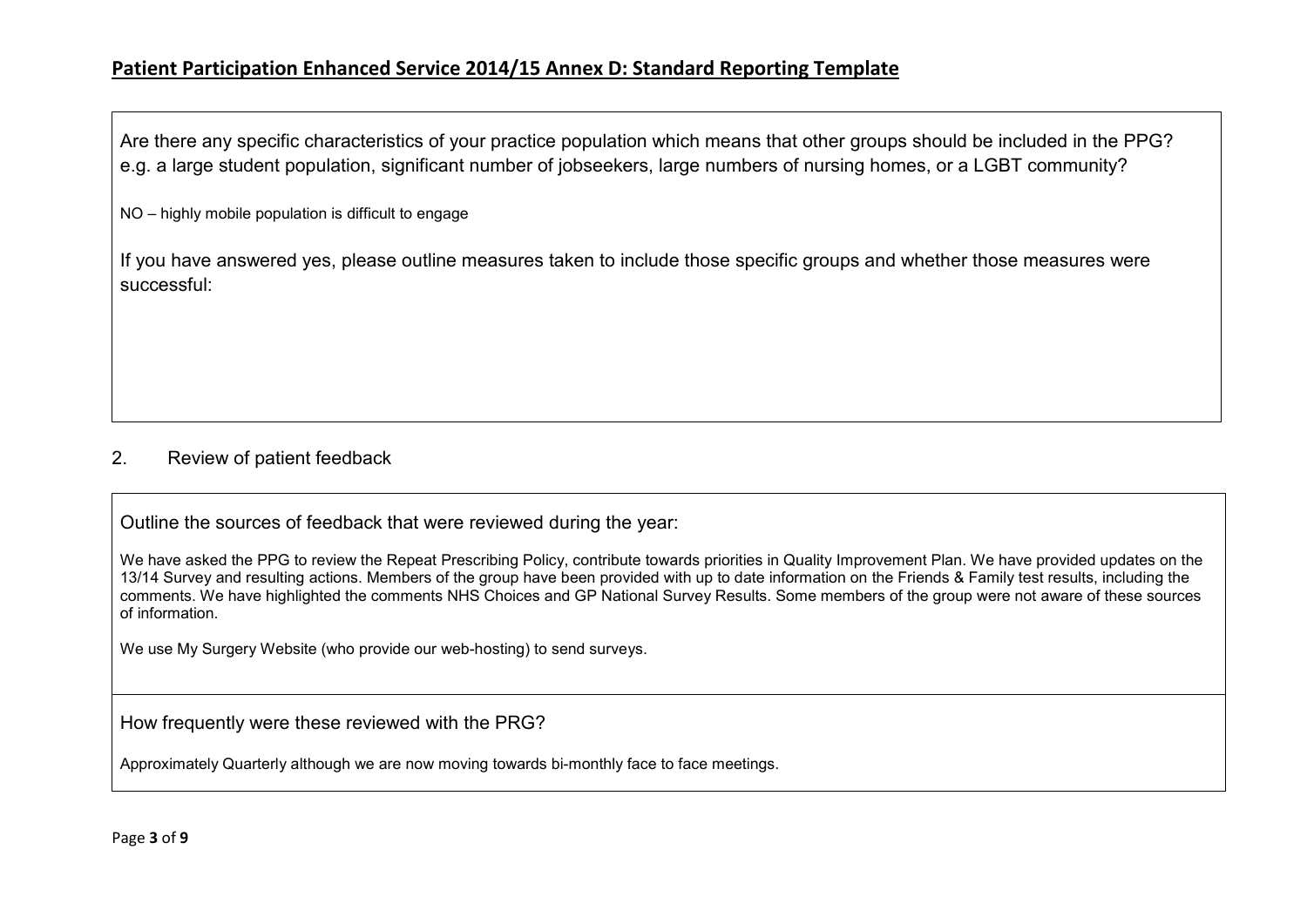3. Action plan priority areas and implementation

| <b>Priority area 1</b>                                                                                                                                                                                                                                                                                                                                                                                                                                                                                                                                                                                 |
|--------------------------------------------------------------------------------------------------------------------------------------------------------------------------------------------------------------------------------------------------------------------------------------------------------------------------------------------------------------------------------------------------------------------------------------------------------------------------------------------------------------------------------------------------------------------------------------------------------|
| Description of priority area:                                                                                                                                                                                                                                                                                                                                                                                                                                                                                                                                                                          |
| CCG Improvement Plan – expected number of patients registered with Chronic Disease                                                                                                                                                                                                                                                                                                                                                                                                                                                                                                                     |
|                                                                                                                                                                                                                                                                                                                                                                                                                                                                                                                                                                                                        |
| What actions were taken to address the priority?                                                                                                                                                                                                                                                                                                                                                                                                                                                                                                                                                       |
| It was felt that it was important to increase prevalence in all the Chronic Disease areas although this is extremely difficult in practices with high turnover and<br>young mobile population.<br>We have worked to Increase the number of NHS Health Checks for the over 40s.<br>This year we have taken part in Southwark and Lambeth Integrated Care framework (SLIC) and are carrying out Holistic Health Assessments on our<br>housebound patients over the age of 65, non-housebound patients over the age of 80 and others with complex needs. This is ongoing and will continue into<br>15/16. |
| On a monthly basis we review patients attending A&E and Emergency Admissions.                                                                                                                                                                                                                                                                                                                                                                                                                                                                                                                          |
| Result of actions and impact on patients and carers (including how publicised):                                                                                                                                                                                                                                                                                                                                                                                                                                                                                                                        |
| Having compared the results of the Quality and Outcomes Framework figures for 2013/14 and the figures so far for 2014/15, there has been a general<br>increase in the number of patients registered with a chronic disease or at risk of a chronic disease.                                                                                                                                                                                                                                                                                                                                            |
|                                                                                                                                                                                                                                                                                                                                                                                                                                                                                                                                                                                                        |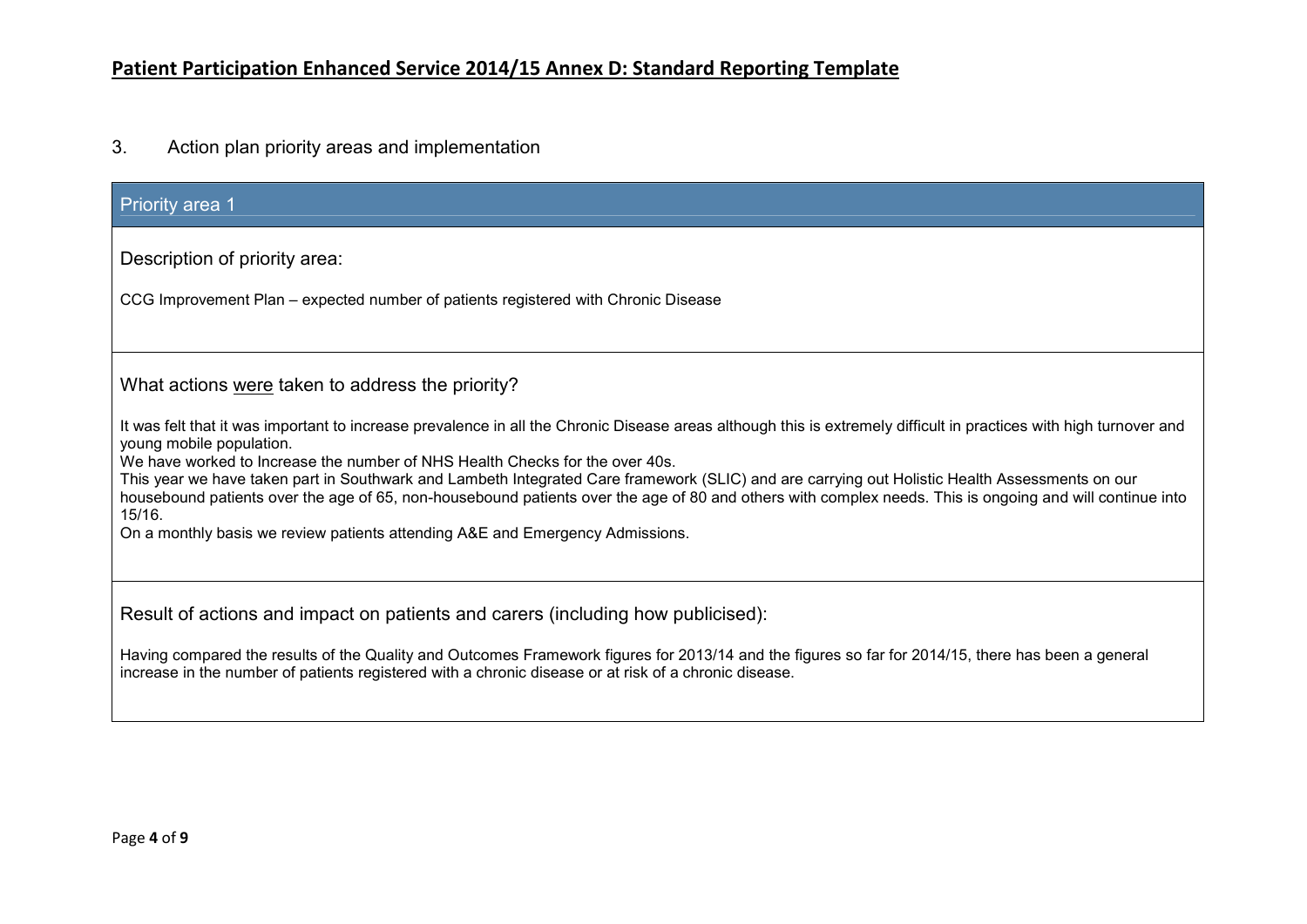#### Priority area 2

Description of priority area:

 Achieve standards for referrals. In the 14/15 GP Delivery Framework we were set standards to achieve by the CCG to support a reduction in referrals to a number of clinical areas.

What actions were taken to address the priority?

This is a difficult area for patients to consider given that it appears to be a financial initiative. However, we feel that it is important that patients are aware of the difficulties faced and to have an opportunity to contribute towards ways in which the NHS can achieve financial balance. We had a mixed response fromthe PPG.

As a practice the clinicians now meet on a daily basis, to review referrals and for peer support. We have been mindful to refer to community clinics where appropriate and have addressed the issue of what counts towards an outpatient referral, as sometimes the information we are supplied can be misleading. We hope by enabling the formation of a robust PPG we can utilise training available within the borough to provide support for patients in the form of self help and signposting.

Result of actions and impact on patients and carers (including how publicised):

Following an update from the Clinical Commissioning Group Locality Network manager it is clear that we are achieving many of the standards by appropriate referral without reducing patient expectation.

Patients and carers are made aware of the impact via a report published on the website/call-board advertising.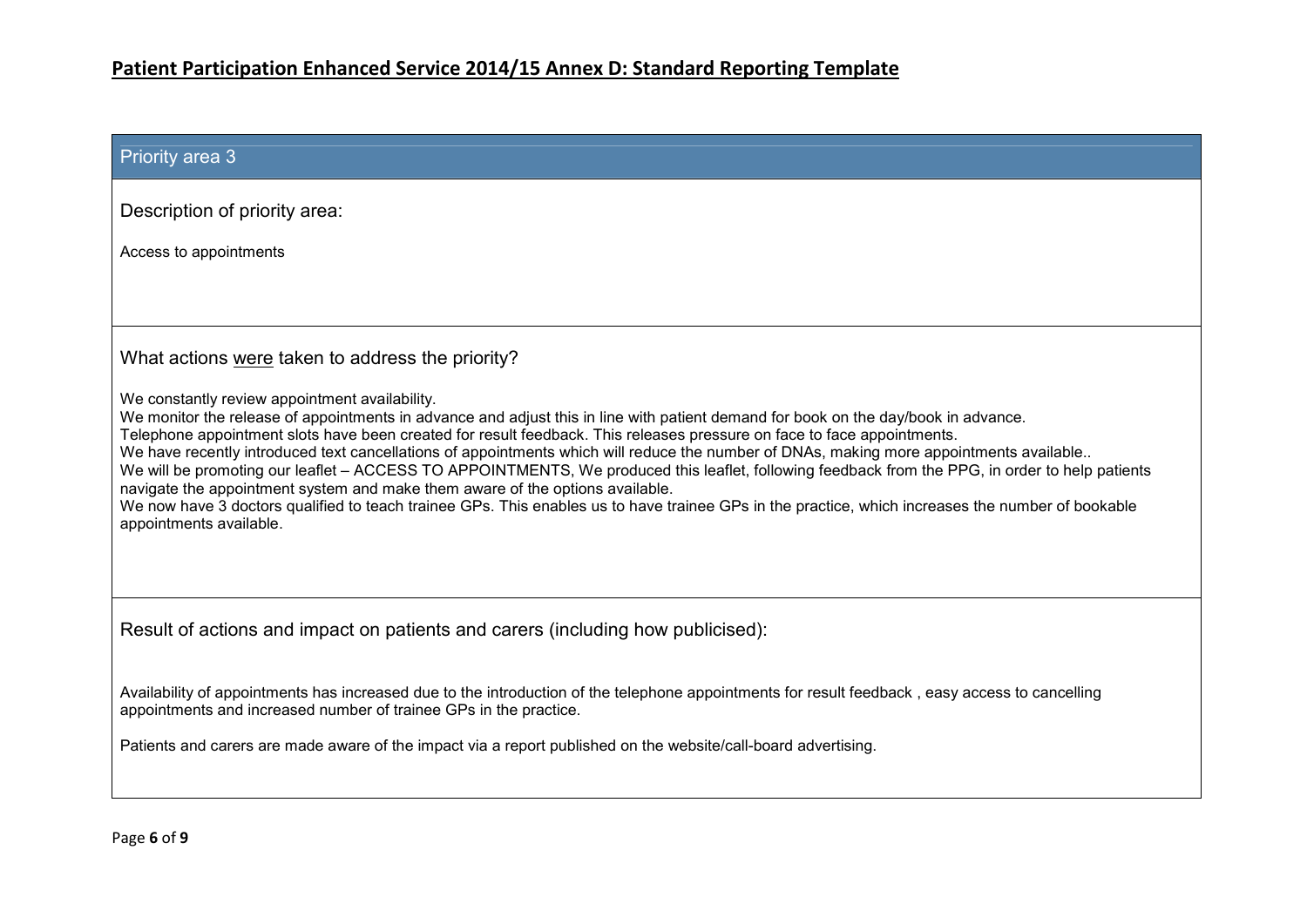Progress on previous years

| Is this the first year your practice has participated in this scheme?                                                                                       |
|-------------------------------------------------------------------------------------------------------------------------------------------------------------|
| NO                                                                                                                                                          |
| If you have participated in this scheme for more than one year, outline progress made on issues raised in the previous year(s):                             |
| Increasing appointment availability -                                                                                                                       |
| Employed another doctor for 3 sessions a week<br>Reviewed appointment releasing system of Book on the Day/Book in Advance percentage against patient demand |
| On-going reminders regarding access, including services available outside the surgery<br>Walk-in Centre<br><b>Minor Illness</b>                             |
| Implemented Electronic Prescribing, online access to appointments and elements of the medical record.                                                       |
| Update and re-circulation the patient information Leaflet with appointment types, doctors working pattern, special clinics, out of hours services           |
|                                                                                                                                                             |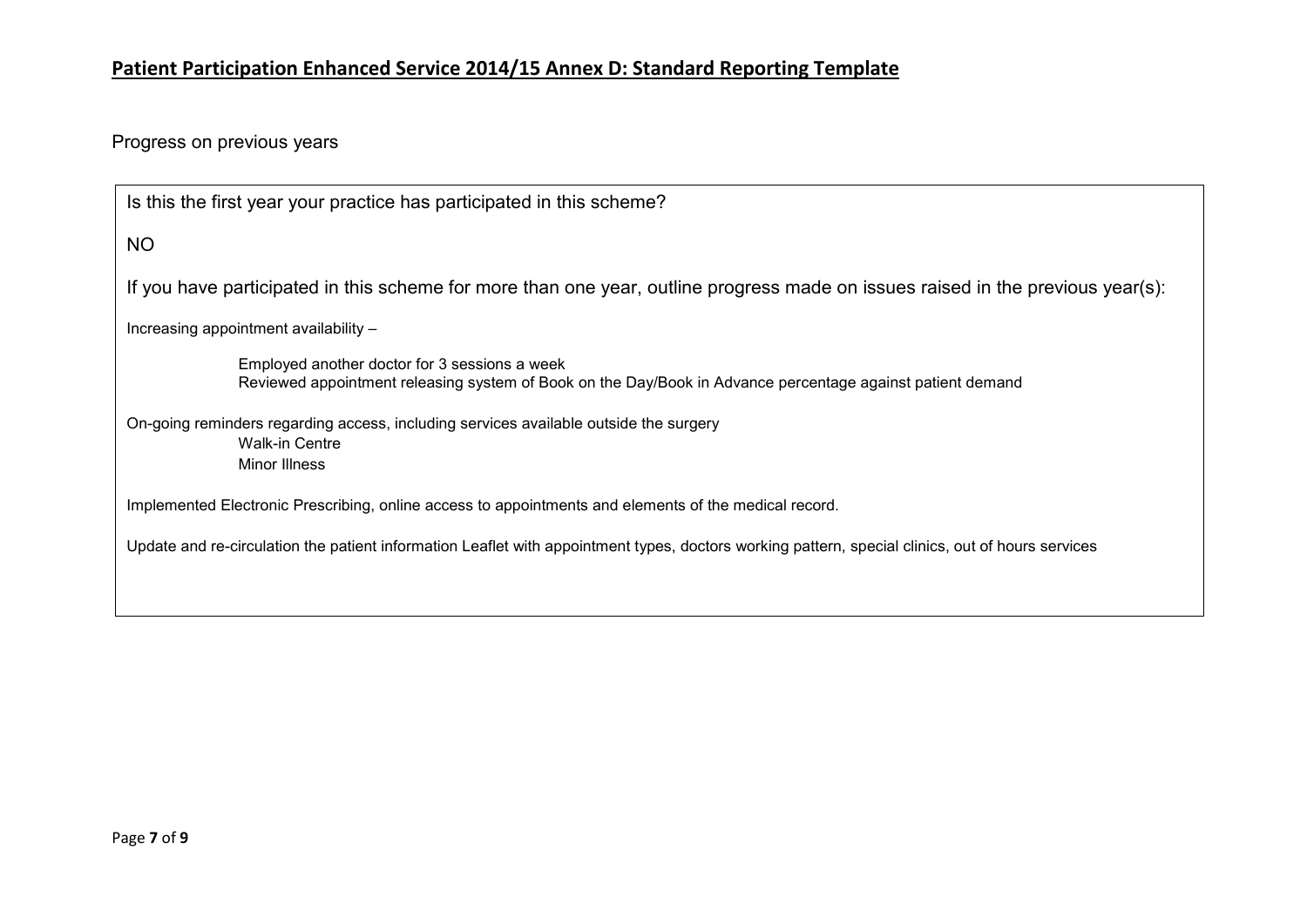## 4. PPG Sign Off

| Report signed off by PPG:                                                                                                                                                                                                                                                                                                                                                                                                                                                                        |
|--------------------------------------------------------------------------------------------------------------------------------------------------------------------------------------------------------------------------------------------------------------------------------------------------------------------------------------------------------------------------------------------------------------------------------------------------------------------------------------------------|
| <b>YES</b>                                                                                                                                                                                                                                                                                                                                                                                                                                                                                       |
| Date of sign off: 24.03.15                                                                                                                                                                                                                                                                                                                                                                                                                                                                       |
|                                                                                                                                                                                                                                                                                                                                                                                                                                                                                                  |
| How has the practice engaged with the PPG:                                                                                                                                                                                                                                                                                                                                                                                                                                                       |
| How has the practice made efforts to engage with seldom heard groups in the practice population?<br>Has the practice received patient and carer feedback from a variety of sources?<br>Was the PPG involved in the agreement of priority areas and the resulting action plan?<br>How has the service offered to patients and carers improved as a result of the implementation of the action plan?<br>Do you have any other comments about the PPG or practice in relation to this area of work? |
| Until recently there has been a virtual PPG (email and letter contact only). The first face to face meeting was organised in March with a future meeting<br>planned for April.                                                                                                                                                                                                                                                                                                                   |
| The surgery continually advertises for more patients to get involved with the Patient Participation Group by leaflets and posters in the waiting room, on the<br>call-board and on the website. Clinicians are aware of the need for members of all ethnic backgrounds and ages to be involved in the PPG and aim to<br>promote involvement. It is hoped that in the future we will be able to attract more patients with the support of a working PPG.                                          |
| Patient and carer feedback has been received via response to practice communications and, surveys, as well as comments on NHS choices and the<br>Friends and Family test.                                                                                                                                                                                                                                                                                                                        |
| The PPG have been involved in the agreement of the priority areas and action plan for 14/15.                                                                                                                                                                                                                                                                                                                                                                                                     |
| Service improvements have been made as a result of the feedback and are detailed within this report.<br>Higher prevalence on disease registers                                                                                                                                                                                                                                                                                                                                                   |